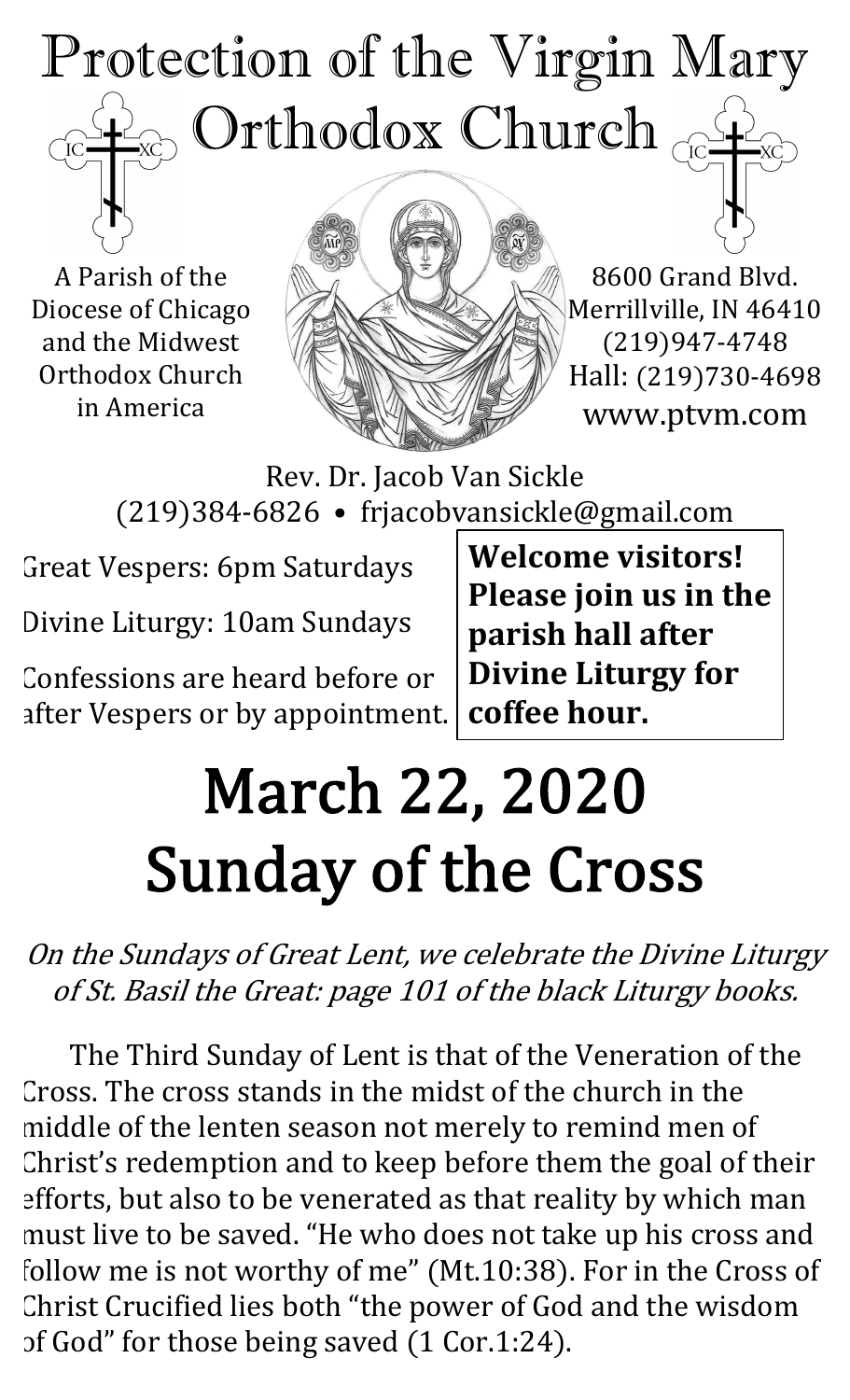### **HYMNS OF THE DAY**

### Tone 7 – Resurrectional Troparion

By Your Cross You destroyed death. To the thief You opened Paradise. For the Myrrhbearers You changed weeping into joy. And You commanded Your disciples, O Christ God, to proclaim that You are risen,// granting the world great mercy.

### Tone 1 – Troparion of the Cross

Today the faithful celebrate the feast with joy, illumined by your coming, O Mother of God. Beholding your pure image we fervently cry to you: Encompass us beneath the precious veil of your protection. Deliver us from every form of evil by entreating Christ, your <u>Son</u> and our God// that He may save our souls.

#### Tone 7 - Kontakion of the Cross

Now the flaming sword no longer guards the gates of  $E$ den; it has been mysteriously quenched by the wood of the Cross. The sting of death and the victory of hell have been vanquished; for You, O my Savior, have come and cried to those in hell:// 'Enter again into Paradise!"

## Instead of "Holy God..." we sing:

Before Your Cross, we bow down in worship, O Master, and Your holy Resurrection we glorify! (3x)

Glory... now and ever... And Your holy Resurrection we glorify!

Before Your Cross, we bow down in worship, O Master, and Your holy Resurrection we glorify!

## **SCRIPTURE READINGS**

## Tone 6 -Prokeimenon of the Cross (Psalm 27)

O Lord, save Your people / and bless Your inheritance!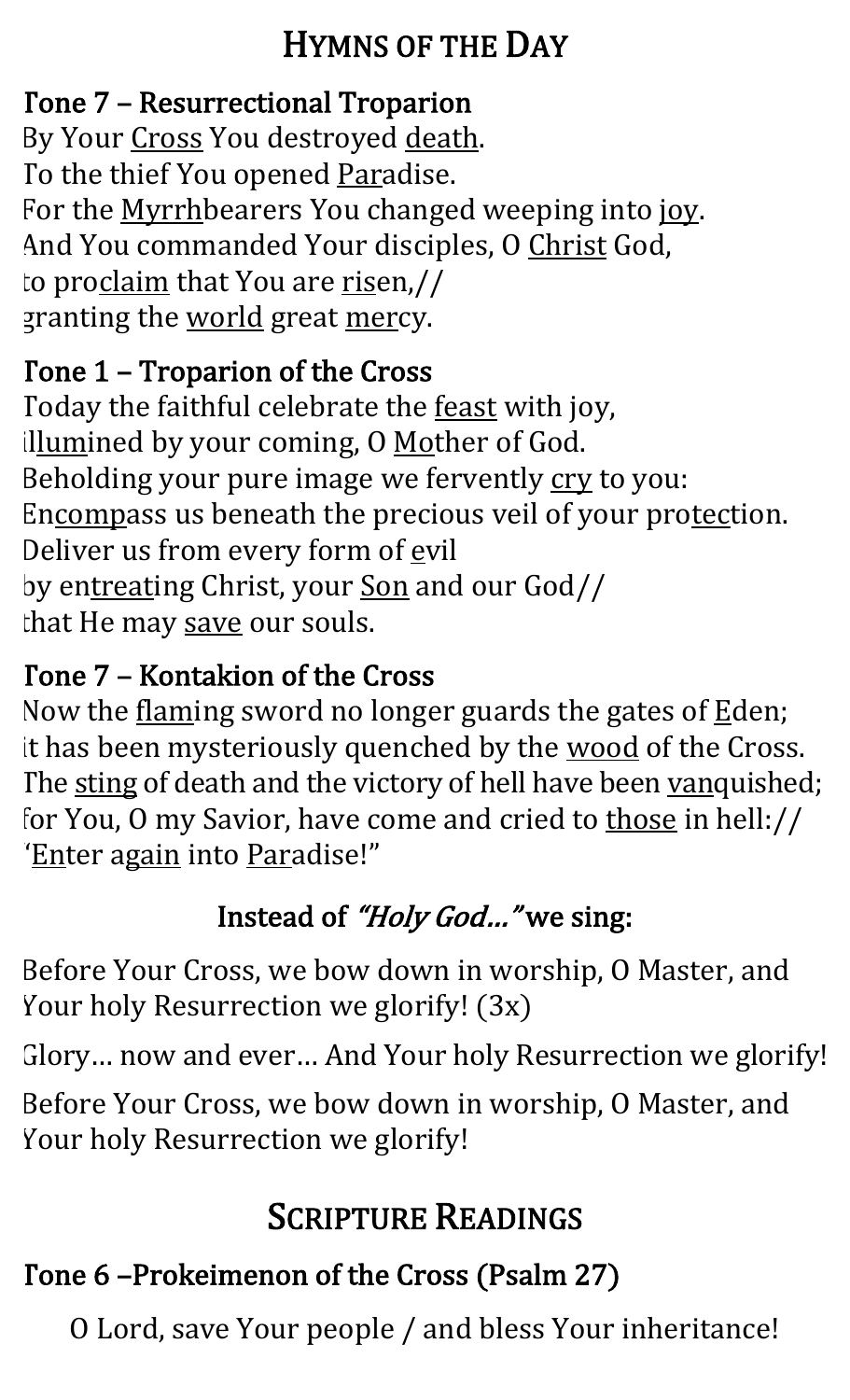#### Epistle: Hebrews 4.14 - 5.6 (Cross)

Brethren: Seeing then that we have a great High Priest who has passed through the heavens, Jesus the Son of God, let us hold fast our confession. For we do not have a High Priest who cannot sympathize with our weaknesses; He was in all points tempted as we are, yet without sin.

Let us therefore come boldly to the throne of grace, that we may obtain mercy and find grace to help in time of need. For every high priest taken from among men is appointed for men in things pertaining to God, that he may offer both gifts and sacrifices for sins. He can have compassion on those who are ignorant and going astray, since he himself is also subject to weakness. Because of this he is required as for the people, so also for himself, to offer sacrifices for sins. And no man takes this honor to himself, but he who is called by God, just as Aaron was. So also, Christ did not glorify Himself to become High Priest, but it was He who said to Him: "You are My Son, today I have begotten You."

As He also says in another place: "You are a priest forever according to the order of Melchizedek."

#### Gospel: Mark 8.34 - 9.1 (Cross)

When Jesus had called the people to Himself, with His disciples also, He said to them, "Whoever desires to come after Me, let him deny himself, and take up his cross, and follow Me. For whoever desires to save his life will lose it, but whoever loses his life for My sake and the gospel's will save it. For what will it profit a man if he gains the whole world and loses his own soul? Or what will a man give in exchange for his soul? For whoever is ashamed of Me and My words in this adulterous and sinful generation, of him the Son of Man also will be ashamed when He comes in the glory of His Father with the holy angels."

And He said to them, "Assuredly, I say to you that there are some standing here who will not taste death till they see the kingdom of God present with power."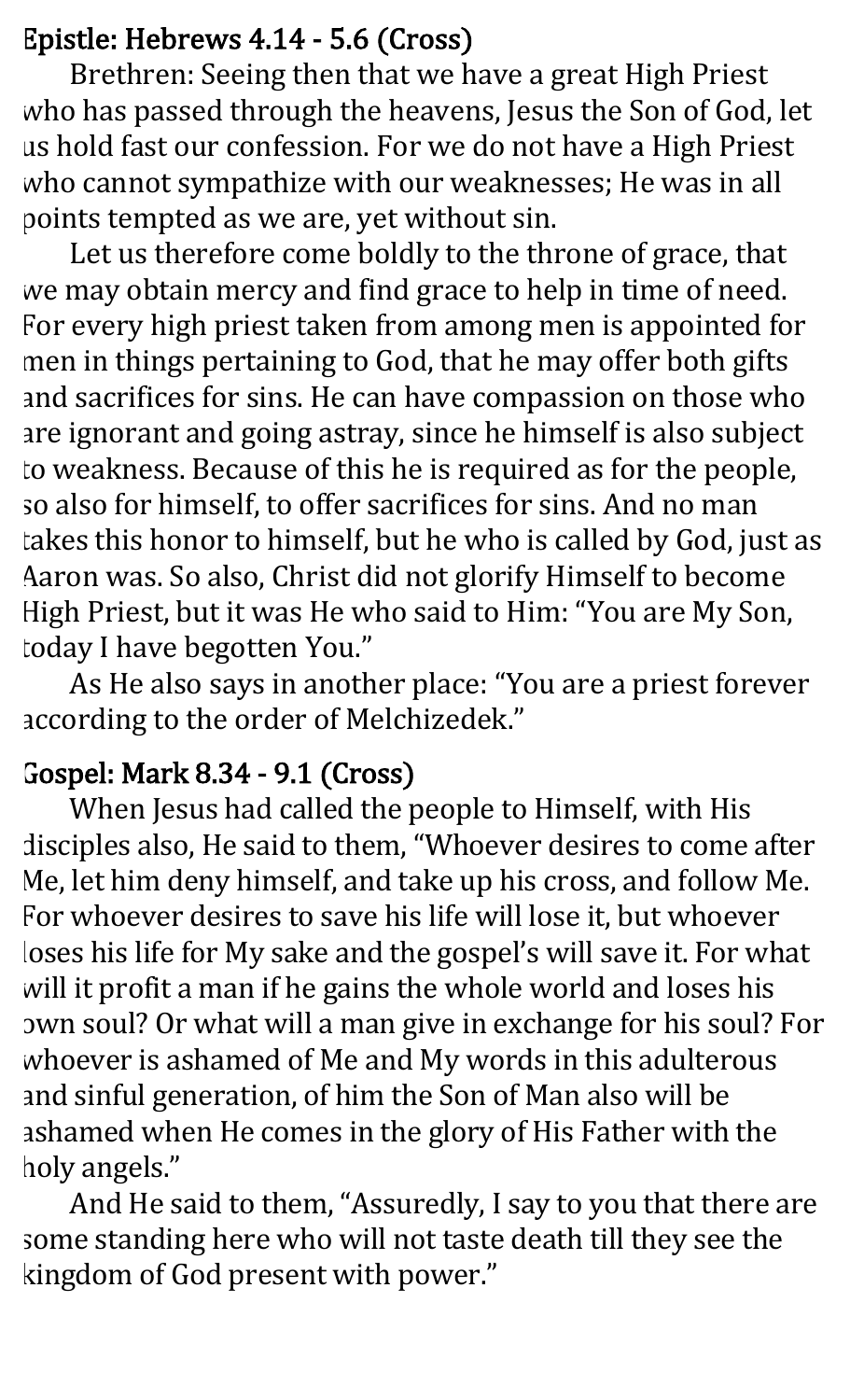#### WE REMEMBER IN PRAYER

Ev.Mem John Swalla ('85) Michael Alexeychuck ('67) Andrew Najmolovsky ('62) George Dormichoff ('54) John Mosak ('88) Michael M. Shendrick (2016) Health & Salvation: Archpr. Peter Pr. John Pr. Christopher Mat. Jennifer Andrew Gideon Dn. Nicholas Kevin Jon Tanya Jovan **Julia** Warren **Carol** Tom Elizabeth Tina Brittany *<u>Iennifer</u>* Lennox Laila Paula Melissa **Jonathan** Matthew Gail Maria **Stacy** Jeramie Olivia Parker Barbara Thomas Jessica Eduardo Christine Nicholas Natalie Barbara Kristin Linda Phyllis Kay Fred Larry Rollie Joseph Mark Alexa Paula James Joanne Michael Joseph Kathleen Paul William Frederick Janet Lea Hania James Gerald Miriana Nadia Charlene Milka Daniel Russell Brendan Benjamin William Kara Nathan Sharon Michael John Vern

\*If you know someone who needs prayer, please give their name to Fr Jacob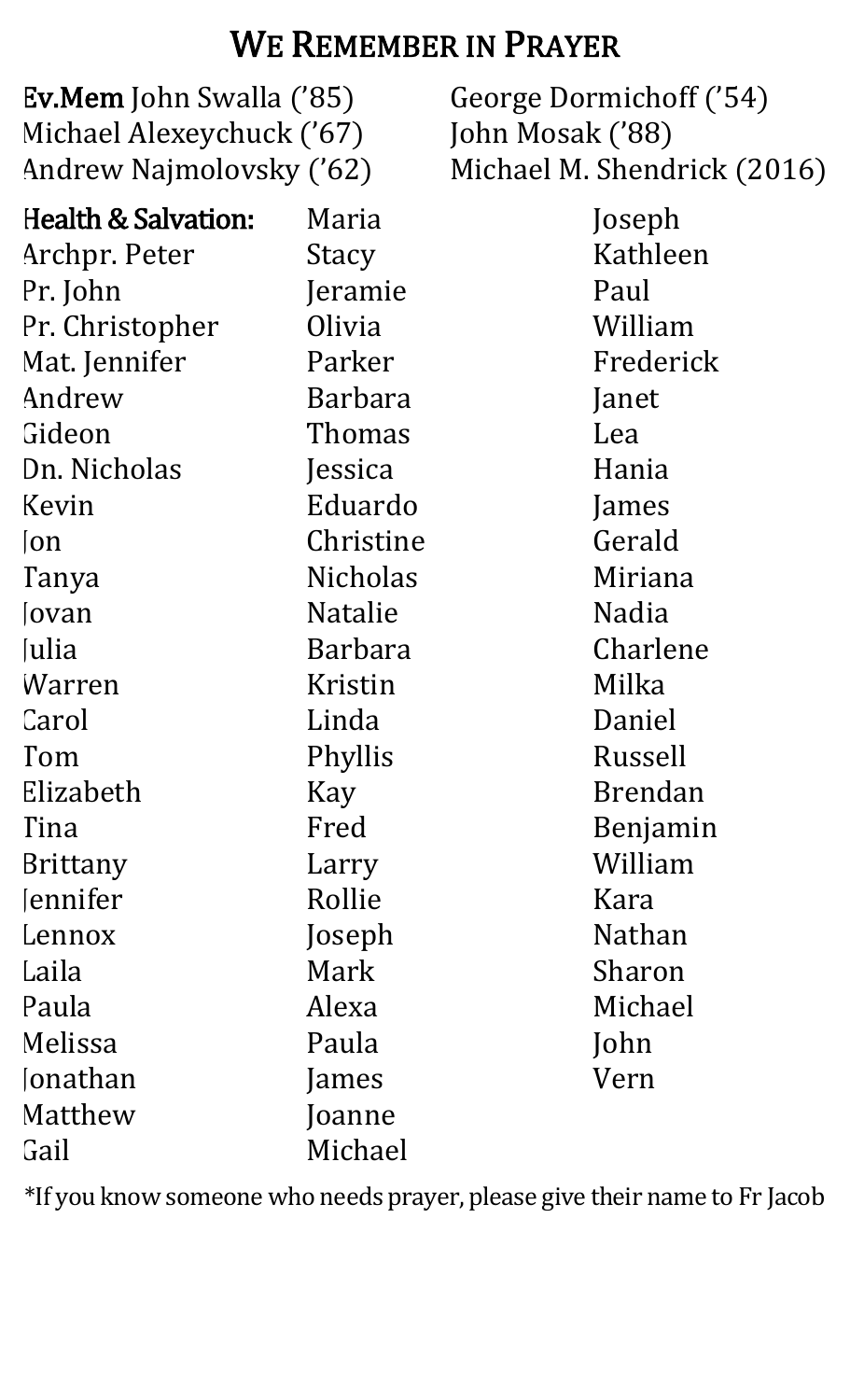#### ANNOUNCEMENTS

The Pascha sausage fundraiser has been canceled.

Our Spring Fashion Show, previously scheduled for today, has been postponed to Friday, May 29. Doors will open at 5pm. Dinner is at 6pm.

The women's book group is still reading The First Fruits of Prayer: A Forty-Day Journal through the Canon of St. Andrew, by Frederica Mathewes-Green. Discussion is scheduled for Friday, April 10 (Western Good Friday). Stay tuned for a possible rescheduling.

The O-Club has finished collecting for its Easter Dinner Baskets. Thank you to all who donated! Please remember to support your local food pantry in this time of need.

Instead of the planned Memorial Liturgy, at 1pm this Saturday, March 28, there will be, weather permitting, an open-air panikhida at our St. Mary's cemetery (4801 W Ridge Rd, Gary, IN). The general blessing of graves will follow. Parishioners are welcome to add the names of their departed loved ones for commemoration by emailing them to ptymchurch@gmail.com. We will not go inside the chapel but pray outdoors among the tombs, maintaining healthy space between families.

If any have lost work or require assistance with errands or any other need during this time of crisis, please call or email Fr Jacob. Many members of our parish have already expressed a willingness to support their brothers and sisters in Christ.

#### Mark your calendars:

- Mar 25: Great Feast of Annunciation: Vesperal Liturgy  $@$  6pm (Livestreamed)
- Mar 28: Panikhida and General Blessing of Graves at St. Mary's Cemetery @ 1pm

Last week's offerings to the Lord: \$2,270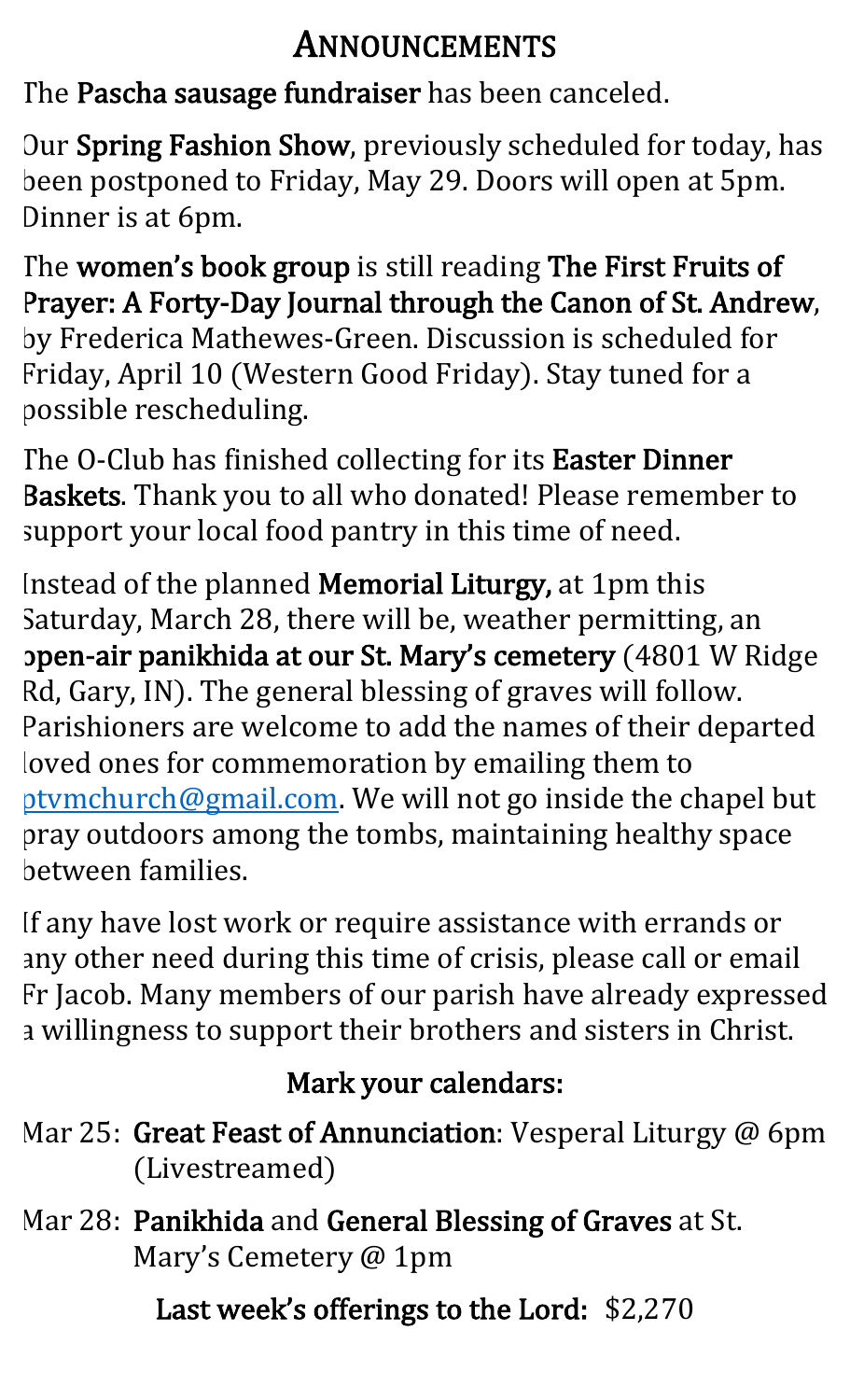## Archpastoral Letter of His Beatitude Metropolitan Tikhon March 17, 2020

To the Venerable Clergy, Monastics, and Faithful of the Orthodox Church in America,

As is well-known, these recent days have been seemingly unprecedented in the life of the modern world. One would have to go back to the beginning of the twentieth century at the time of the Spanish Influenza pandemic, or the cholera pandemics of the nineteenth century to find something comparable. In these pandemics, millions upon millions of people died. If society has learned anything from the lessons of these pandemics, and also from recent experiences of pandemics like H1N1, MERS, or Zika, it is this: preventative measures are required to limit the effects of a pandemic. In the current crisis, the measures advocated to prevent the spread of the Coronavirus include the maintenance of social distance so as to limit our exposure to the SARS-CoV-2 virus, and thus cut down on the probability of being infected, carrying the virus, and becoming sick from it. Health care professionals speak forcefully about the positive effects that such measures would have, namely, "flattening the curve" of new infections so that our health care system does not become overwhelmed.

We hear this advice, as well as the admonishments to wash our hands frequently, cover our coughs, and keep our Churches clean. Civil authorities are issuing emergency orders to close schools and limit public gatherings. We are also advised to work from home if at all possible. The members of the Holy Synod of Bishops of the Orthodox Church in America have issued statements advising all members of the Church to follow the directives of the Center for Disease Control, and our own further pastoral directives. In our dioceses, we have responded with even further directives that our Churches and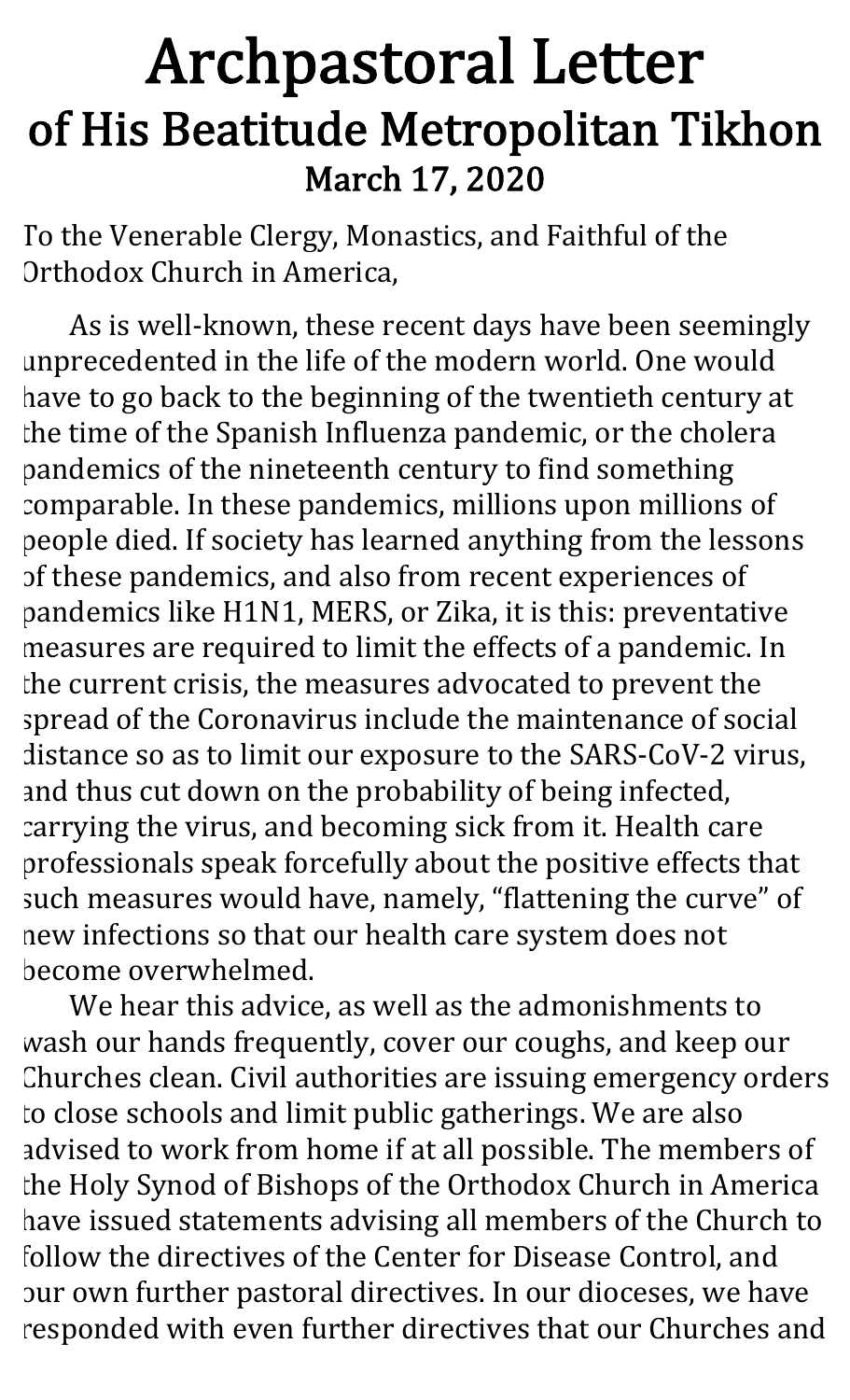institutions should follow. I reiterate here: please become familiar with what the CDC directs, follow our directives, both at the Synodal and at the Diocesan level.

My beloved children in the Lord, none of the measures adopted by any part of the Church should cause scandal or anxiety. They should also not be used as the subject for mockery, vile jokes, sarcasm, or - God forbid! - division or disunity. They have been taken as our Christian response to protect our brothers and sisters. Our Lord tells us, "Greater love has no man than this, that a man lay down his life for his friends (John 15:13)." The life we "laying down" now is our normal life, because these are extraordinary times. We are making a sacrificial effort, which is in keeping with the present season of repentance and ascetical striving. Like the ascetics of old who would depart from their monasteries for the forty days of Lent in preparation for Holy Week, we should take this opportunity to prayerfully reflect on our life in Christ and increase our desire to be with Him.

No one should feel any concern about the canonical implications of being absent from the divine services. We find ourselves in extraordinary circumstances that require extraordinary, but *temporary* responses. The holy body and precious blood of our Lord can never be a source of disease, it is after all for the healing of soul and body, but the COVID-19 virus can still be passed through the congregation. Out of love for our neighbor, we must do everything we can to protect the vulnerable by slowing the rate of infection not only in our parishes, but in the greater community, and thereby allowing the hospitals and medical community to more adequately care for those most at risk.

I call on the faithful of the Orthodox Church in America to make good use of this time and renew their faith and hope in God through prayer and fasting, and by being of service to their brothers and sisters. The exhortation of the great Prophet Isaiah should guide us. He called out to the ancient people of Israel "If you take away from the midst of you the yoke, the pointing of the finger, and speaking wickedness," in